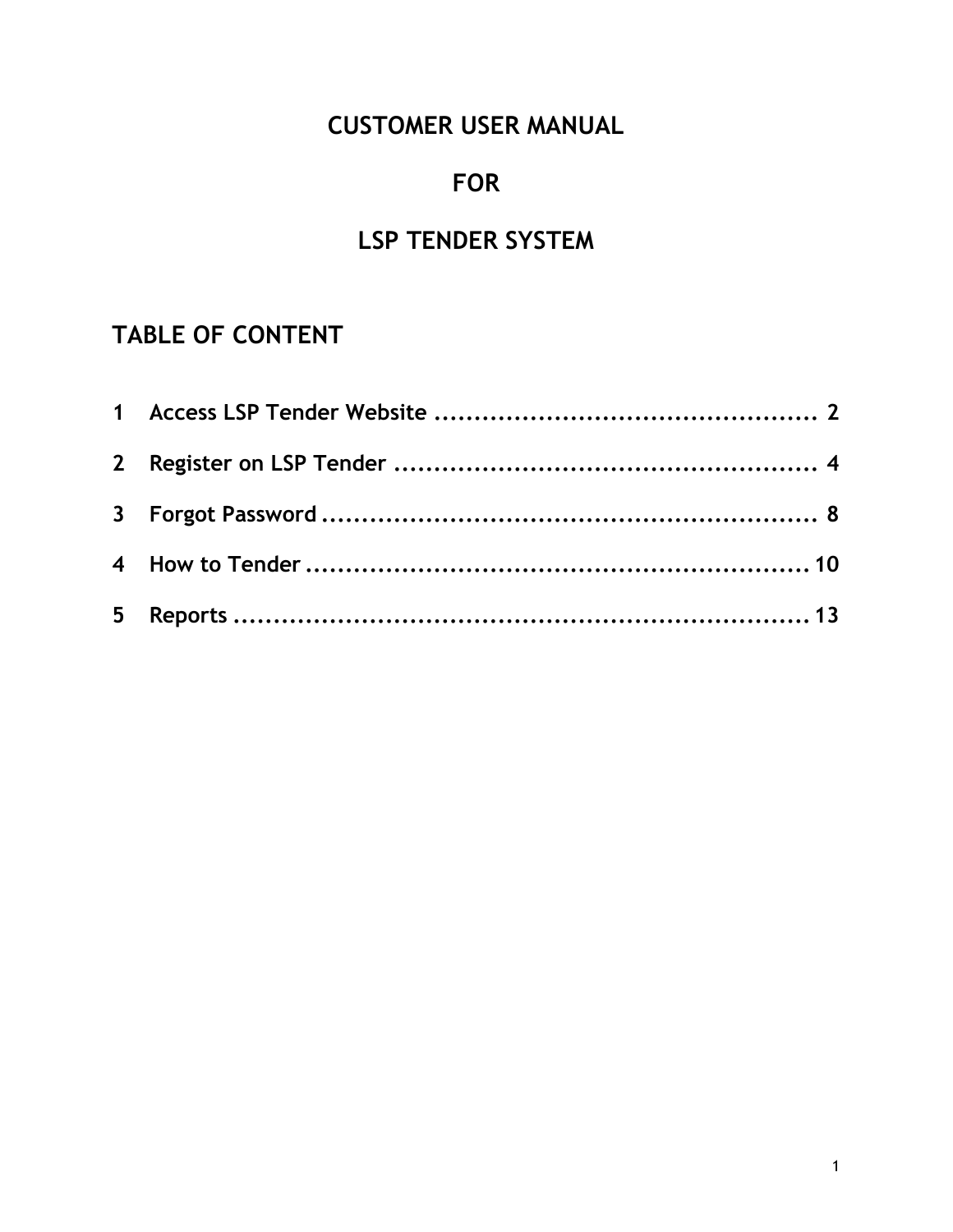### 1 Access LSP Tender Website

Access to the LSP Tender is available via the FSP Customer and LSP Customer websites. When opening the FSP or LSP Customer websites the link to "Customer Complaints Website & LSP Tender" will be available for selection. (Direct link to the system: https://customer.arcelormittalsa.com/Default.aspx )

## LSP Customer Website:

**Welcome to Long Steel Products** 



#### FSP Customer Website:

• Select "Tender Selection Page"

# Customer **Flat Steel Products** Home



Price List(No logon required) FSP Customer Logon Sale Support **Account Application Customer Complaints** Tender Selection Page Product Catalogue Quality Certificates Gen. Conditions of Sale Claims Allowance Policy

We produce a range of high grade products such as slab, plate, hot rolled coil, cold rolled sheets, electrolytically galvanised coil, galvanised and colour coil and tinplate.

#### E-Business

Customer logon Register for access Product Catalogue

#### **Related Sites**

ArcelorMittal South Africa Longsteel Customer Site Other Related Sites SAISI SAISC **ASTPMSA ISF** NAACAM **NAAMSA**  $\|S\|$ 

Fraud Hotline: 0800 00 1672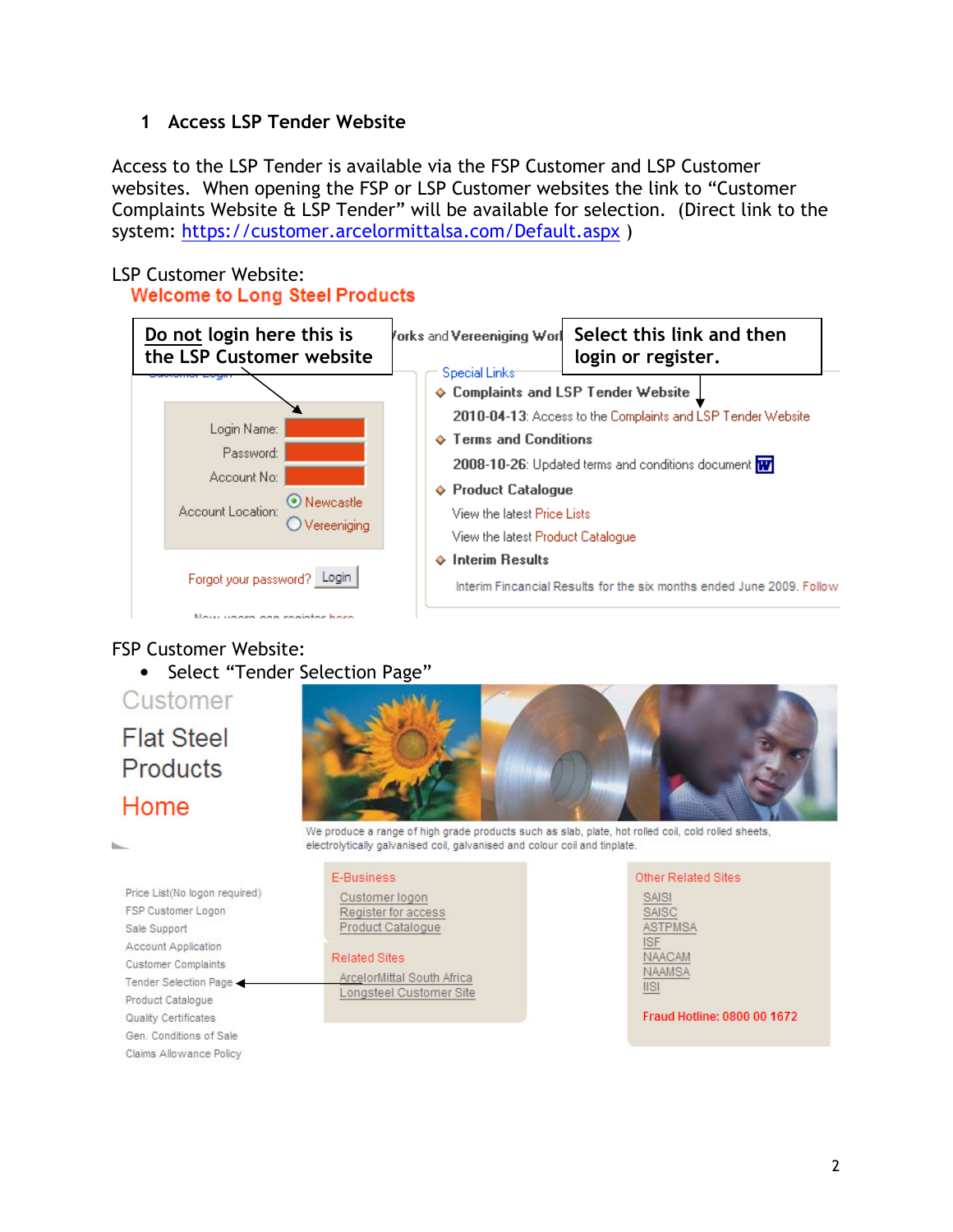• The next page will open for selection of the "Long Steel Products Tender system Logon"

#### **Tender Page**

Welcome to ArcelorMittal South Africa Tender Selection Page

- Flat Steel Products Tender System Logon (Vanderbijlpark and Saldanha Meterial)<br>Long Steel Products Tender System Logon (Vereeniging and Newcastle Material)
- Refer to point 2 for registering on the LSP Tender.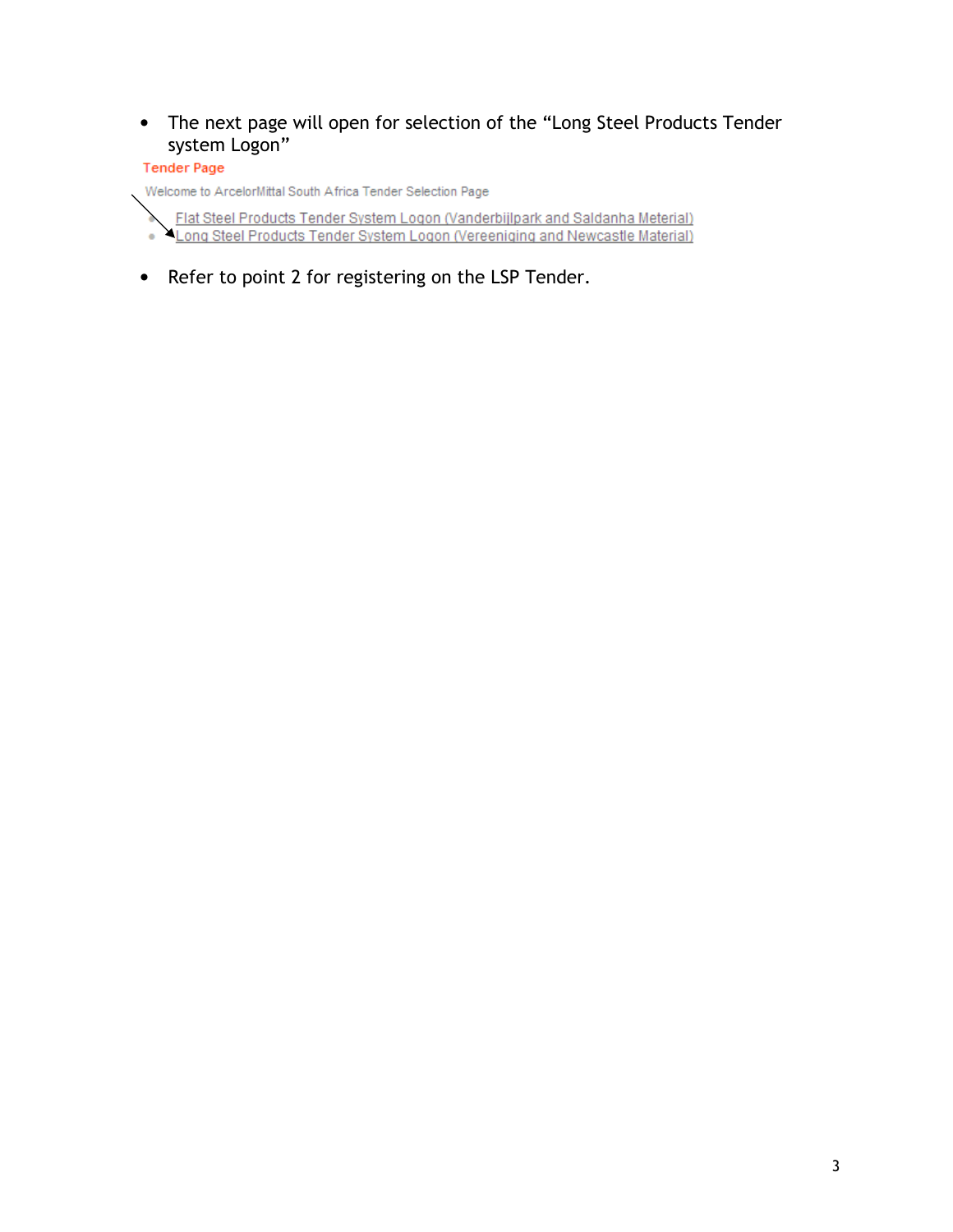### 2 Register on LSP Tender

2.1 When opening the CCWS the following screen will display. You have to register on the system by selecting "Register" on the left.

| <b>ArcelorMittal</b><br>Home |            |
|------------------------------|------------|
| Home                         | Login      |
| Login                        | User Name: |
| Login                        | Password:  |
| Register                     | Register   |
| Forgot<br>Password           | Forgot     |
| Change<br>Password           | Change     |
| <b>Contact Us</b>            | Log In     |

2.2 After selecting "register" the following screen will appear where you must select the applicable user type and then  $\sqrt{\frac{Next}{x}}$ .

| <b>Request for Online Access</b> |  |  |
|----------------------------------|--|--|
| <b>User Type</b>                 |  |  |
| O Customer                       |  |  |
| O Administrator                  |  |  |
| ⊙ Account Manager                |  |  |
| O Complaints Processor           |  |  |
| O Department Manager             |  |  |
| ○ Service Manager                |  |  |

Next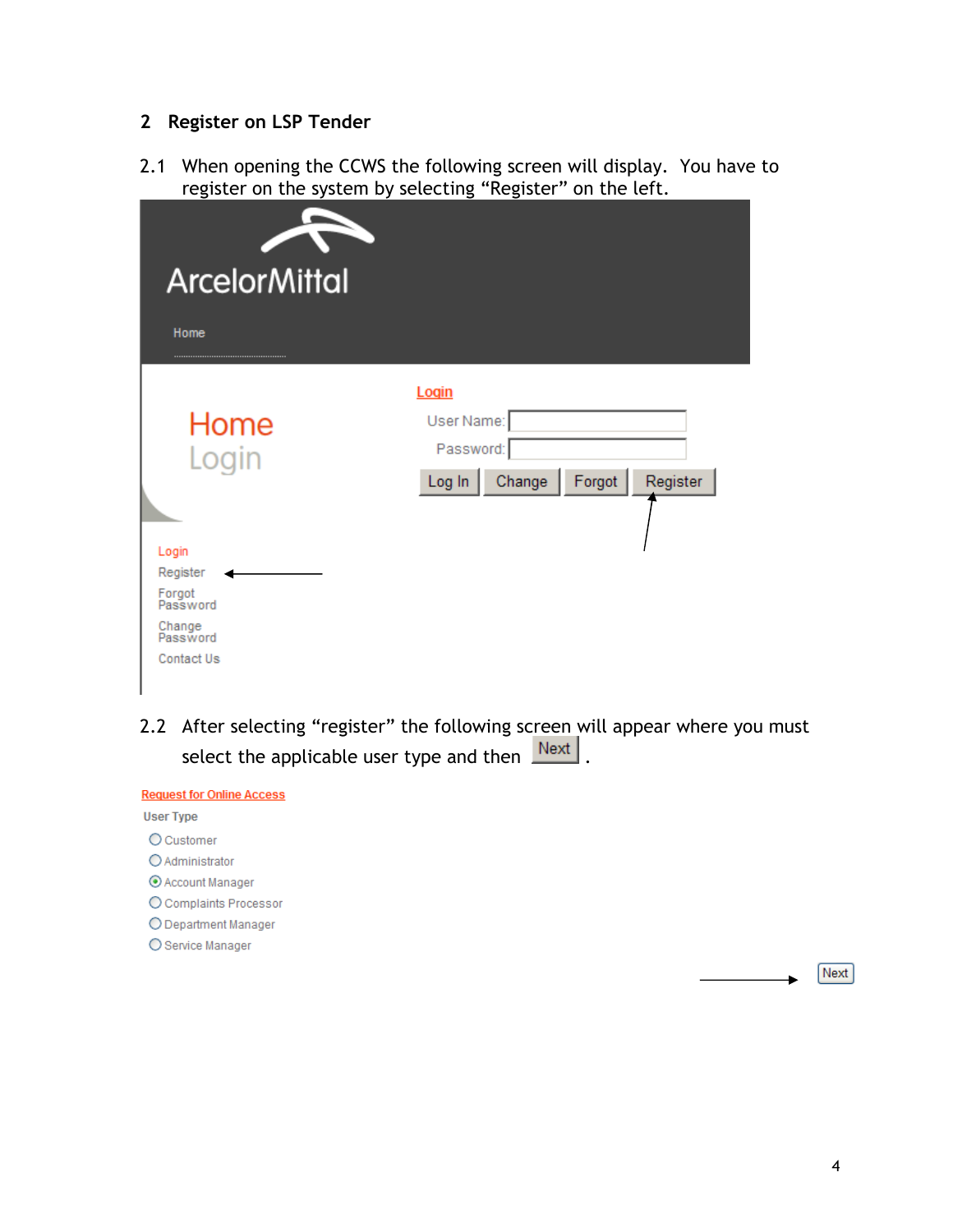- 2.3 Request for Online access screen will open where you have to complete the information requested. (Take note that the fields marked with a red  $\vert^*$  are compulsory)
- 2.4 After completion of the information as indicated below you must select  $\frac{u}{v}$  Create Oser  $\frac{v}{v}$ .

| <b>Request for Online Access</b>                                                                  |                                                                                                                                                                                |
|---------------------------------------------------------------------------------------------------|--------------------------------------------------------------------------------------------------------------------------------------------------------------------------------|
|                                                                                                   | <b>General Information</b>                                                                                                                                                     |
| First Name:                                                                                       | ×                                                                                                                                                                              |
| Surname:                                                                                          | ×                                                                                                                                                                              |
| Job Title:                                                                                        | ×,                                                                                                                                                                             |
| Company<br>Represented:                                                                           | ŵ                                                                                                                                                                              |
| Telephone<br>Number:                                                                              |                                                                                                                                                                                |
| Cellular Number:                                                                                  |                                                                                                                                                                                |
| Complaint Types:                                                                                  | All<br>v                                                                                                                                                                       |
| Photo:                                                                                            | Browse                                                                                                                                                                         |
|                                                                                                   | <b>Security Details</b>                                                                                                                                                        |
| Password:                                                                                         | ×                                                                                                                                                                              |
| Confirm Password:                                                                                 |                                                                                                                                                                                |
| E-mail:                                                                                           | ź                                                                                                                                                                              |
| Security Question:                                                                                | ×                                                                                                                                                                              |
| Security Answer:                                                                                  | ź                                                                                                                                                                              |
|                                                                                                   | <b>Requested Account Access</b>                                                                                                                                                |
| NL - Newcastle Account(Longsteel)<br>VL - Vereeniging Account(Longsteel)<br>e.g. VF10024, NL90230 | Please note that account must be prefix with one of the following Orginization Prefixes:<br>VF - Vanderbijlpark Account(Flatsteel)<br>CF - Coke & Chemicals Account(Flatsteel) |
| Accounts:                                                                                         |                                                                                                                                                                                |
| Group Accounts:                                                                                   |                                                                                                                                                                                |
|                                                                                                   | <b>Requested Business Process Access</b>                                                                                                                                       |
| Manage Complaints                                                                                 |                                                                                                                                                                                |
| Register Complaint                                                                                |                                                                                                                                                                                |
| <b>Tender Long Steel</b>                                                                          |                                                                                                                                                                                |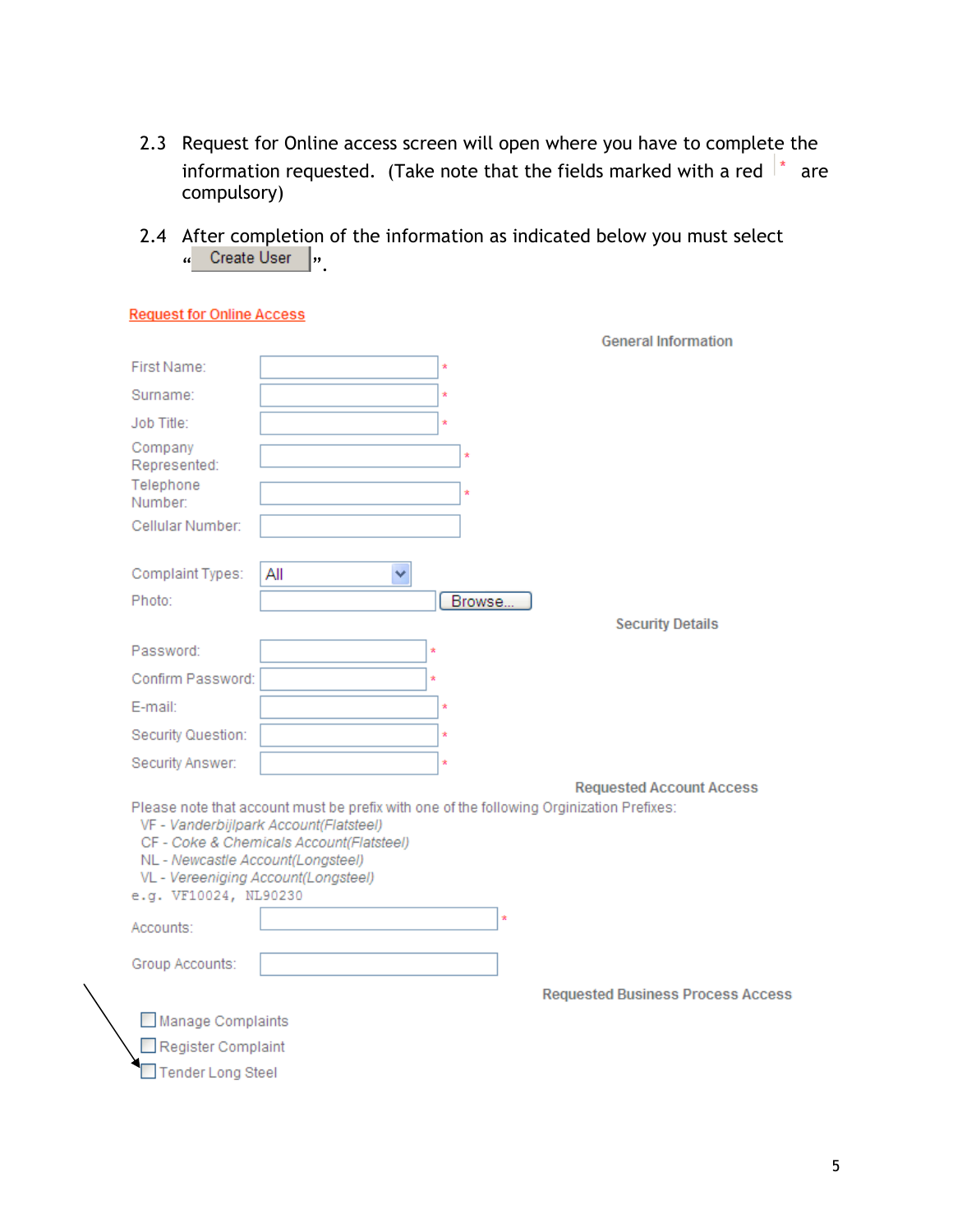- 2.5 Ensure that you select "Tender Long Steel".
- 2.6 As soon as you have selected Create User the system will generate the following message: (Select "Finish" after you have read the message)

|  |  |  | <b>Request for Online Access</b> |
|--|--|--|----------------------------------|
|--|--|--|----------------------------------|

Your application to register on the system was successful. You will receive an email from the administrator containing your username and also requesting verification of your email address. You will be able to login to the system after you have received a second email informing you that your profile has been updated.

|  | inis |  |
|--|------|--|
|  |      |  |

- 2.7 As soon as you have selected "Finish" the system will prompt you to add your username and password. PLEASE wait for your Username that will be emailed to you. Don't try to access the system now – close it. You will receive 2 emails before you will be able to access the system.
- 2.7.1 The first email (see screen print below) you will receive contains your username and password question and answer. Select "Verify Email" on this email. The administrator of the system will then receive an email informing him/her that somebody requires access to the system. (Don't access the system now the administrator must still be notified and grant you access to the system)

administrator@customer.arcelormittal.co.za From: To: Enslin, Ronel Cc: Subject: Registration Notification

Thank you for creating an account with our Web site.

Please save this mail because it contains the information required to reset your password.

Please click on the following link to Verify Your Email Address Verify Email

To reset your password, you must answer the following question: User Name: AccountM Password Question: Name of 1st cat Password Answer: Spikkels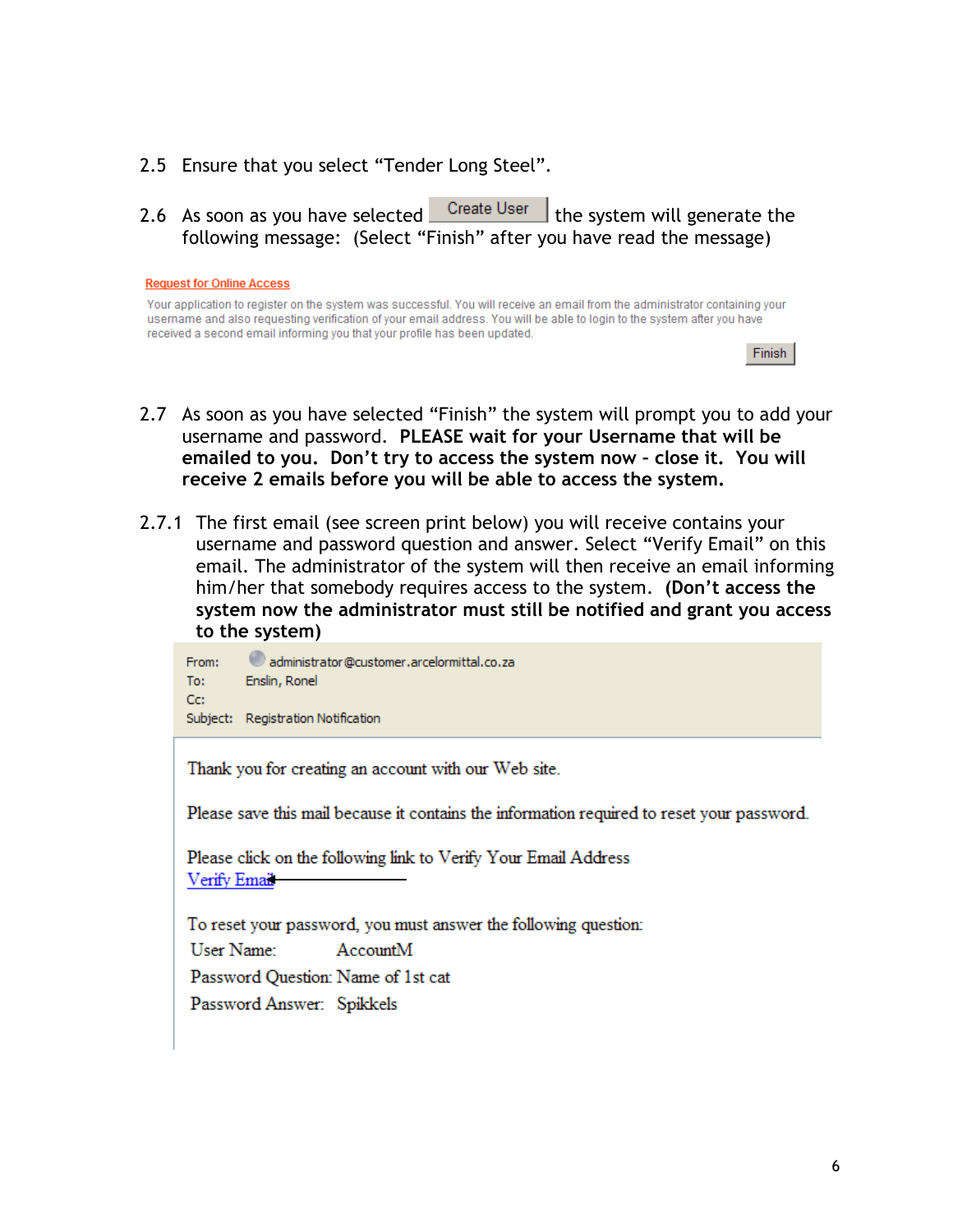## 2.7.2 After selection of "Verify Email" the following message will display on the web site:

Thank you for verifying your email address. You will be notified once our account details have been verified and your account has been activated.

2.7.3 The system will send an email to the Administrator that must give you the necessary access. As soon as you receive the email below the Administrator had activated your account details and you will be able to access the system:

| From:                            | administrator@customer.arcelormittal.co.za |  |  |  |  |  |
|----------------------------------|--------------------------------------------|--|--|--|--|--|
| To:                              | Enslin, Ronel                              |  |  |  |  |  |
| Cc:                              | Subject: Profile Updated                   |  |  |  |  |  |
| Your profile has been Activated. |                                            |  |  |  |  |  |

| First Name:                  | Account |
|------------------------------|---------|
| Last Name:                   | Manager |
| Company:                     | AMSA    |
| Allocated Accounts: VF10393, |         |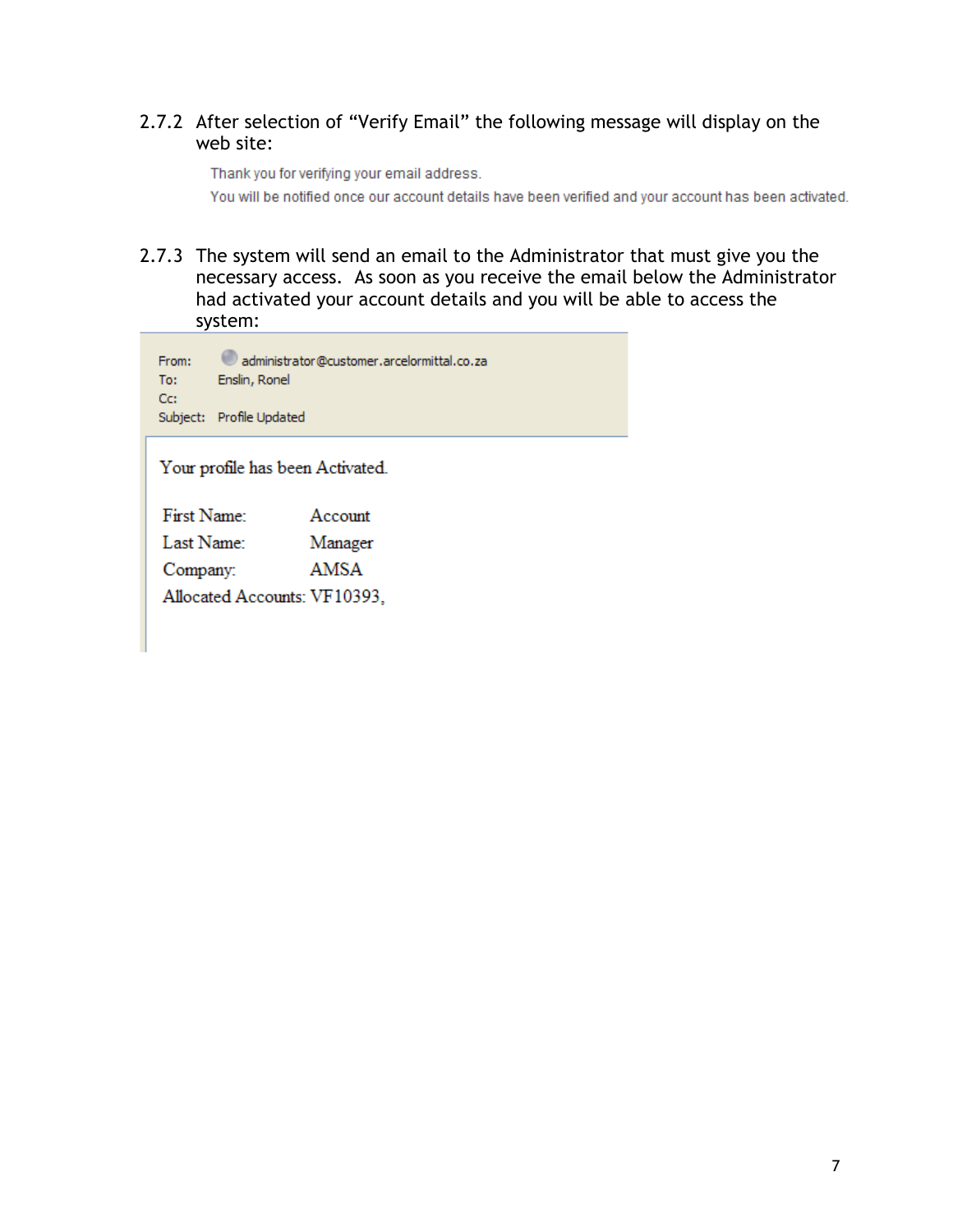#### 3 Forgot Password

3.1 We suggest that you rather select the "Forgot" button if you are not sure of your password: (The system will lock you after 3 unsuccessful attempts and then you will have to contact the administrator to unlock you)

| ogin                 |        |        |          |  |  |  |  |
|----------------------|--------|--------|----------|--|--|--|--|
| User Name: CustomerE |        |        |          |  |  |  |  |
| Password:            |        |        |          |  |  |  |  |
| Log In               | Change | Forgot | Register |  |  |  |  |

3.2 After selecting "Forgot" the system will prompt you to enter your username again. Enter your username and select submit.

### **Forgot Password**

| Forgot Your Password?                          |        |
|------------------------------------------------|--------|
| Enter your User Name to receive your password. |        |
| User Name: CustomerE                           |        |
|                                                | Submit |

3.3 When you submit the system will then prompt you to enter the answer to the Password question. Enter the answer and submit.



# 3.4 The following message will display:

#### **Forgot Password**

Your password has been sent to you.

#### DO NOT TRY TO LOG INTO THE SYSTEM BEFORE YOU RECEIVE AN EMAIL WITH YOU NEW PASSWORD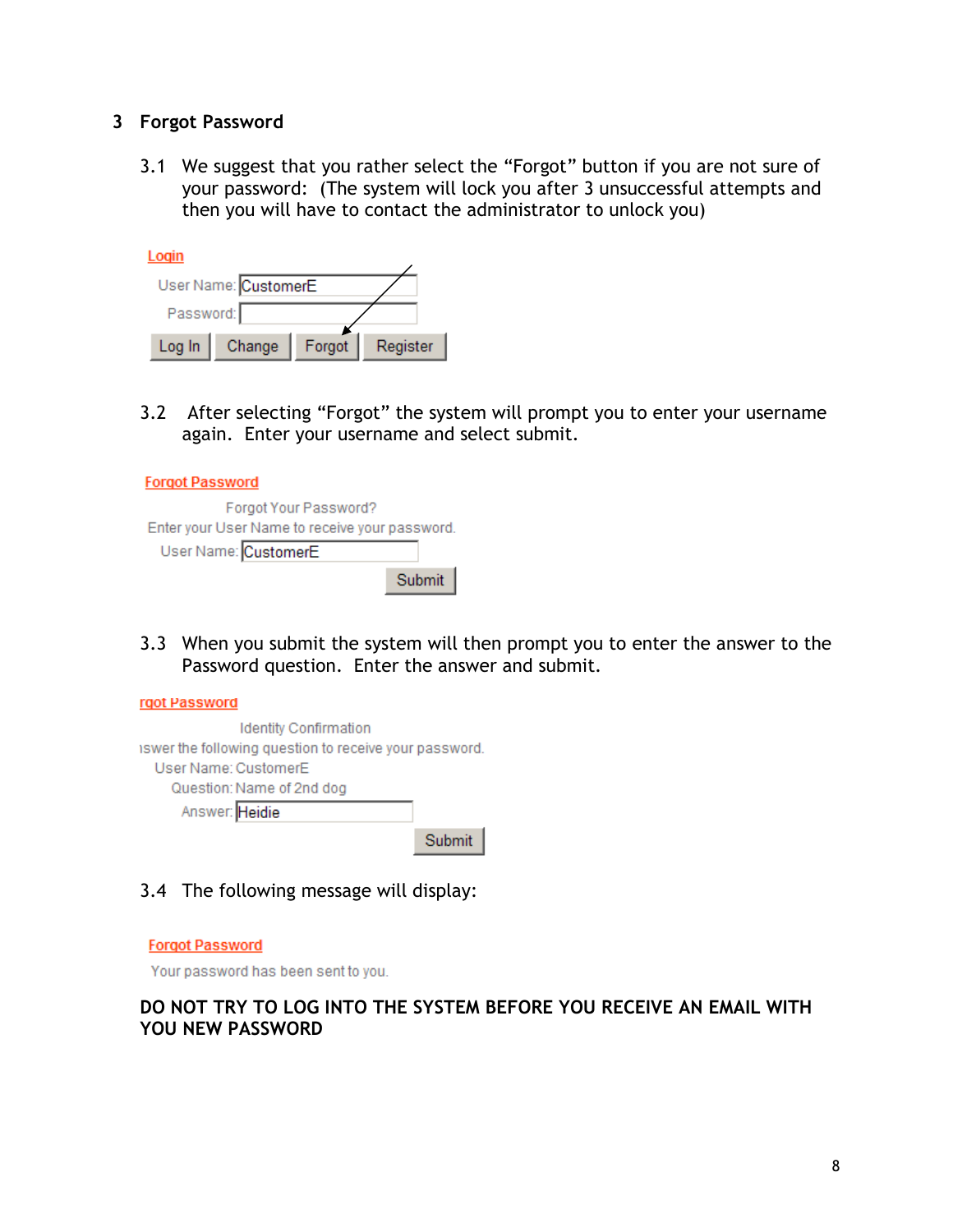3.5 You will receive an email with a very complicated password. (Due to security reasons) It is suggested that you copy and paste this password into the system and then change to a password of your choice ASAP.



Take note that the part that must be copied and paste is selected. It will not be selected on your email this was only selected for training purposes.

3.6 To change you password you must submit your current password and then select change. The following screen will display that has to be completed and then "Change" must be selected:

| <b>Change Password</b>         |  |
|--------------------------------|--|
| User Name: CustomerE           |  |
|                                |  |
| New Password: <b></b>          |  |
| Confirm New Password: 00000000 |  |
|                                |  |

Rules for new password"

Change

• It must consist of at least 5 characters

Cancel

• It must not be a password that was used previously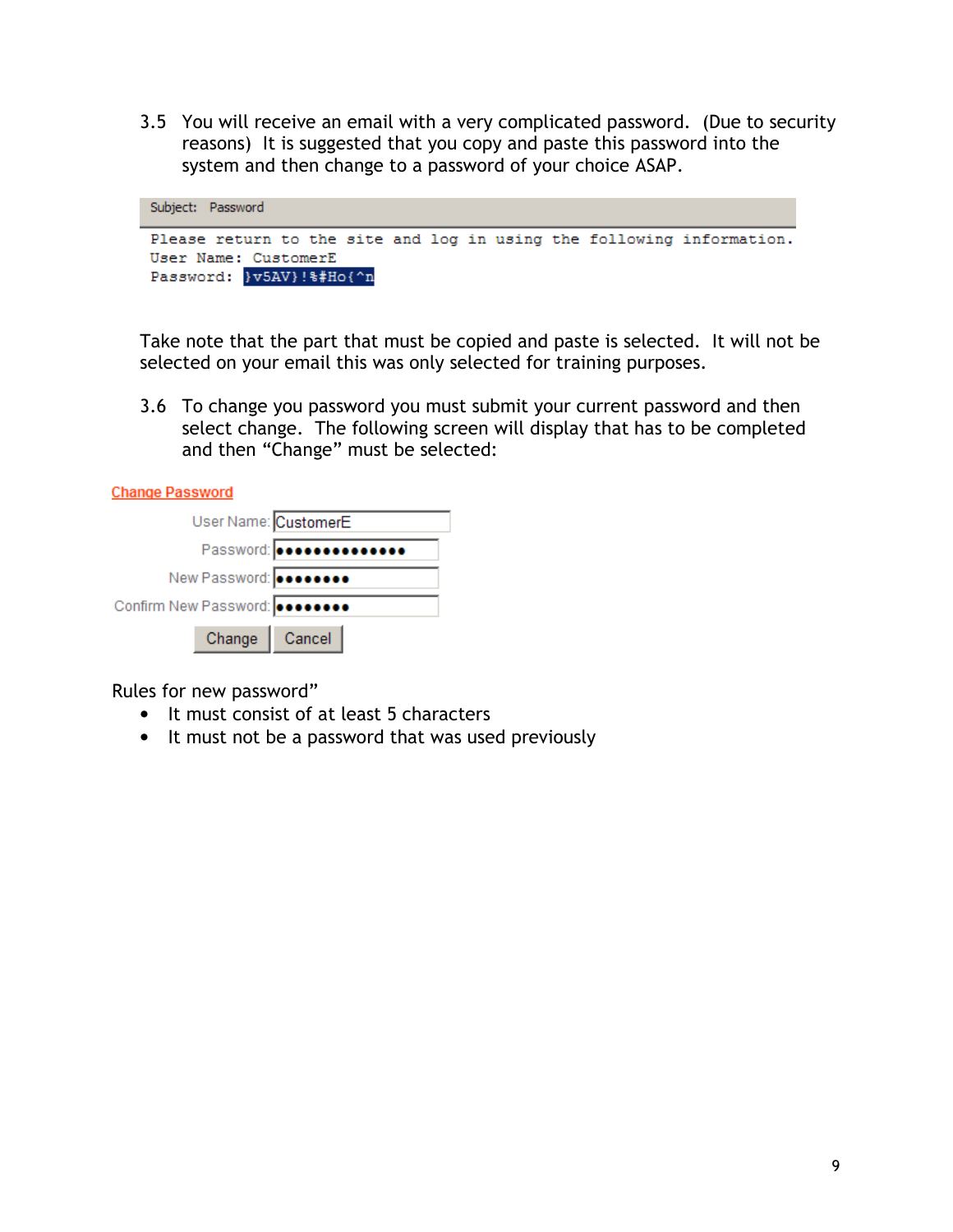### 4 How to Tender

Tender will be open every second week from Monday to the next Thursday (2 week period). The tender period will display after the selection of "Submit Tender"

4.1 Select "Tender Long Steel Products" on the top menu



- 4.2 The "applicable business rules" and "general conditions of sale" will display when you log into the system for the first time and you must accept that before the list of items as indicated under point 4.3 will display.
- 4.3 A list of items that can be selected will display. The items that display will depend on the type of user and items applicable to the specific user. The list under point 4.4 will display for the customer.
- 4.4 To tender select "Submit Tender" on the menu as indicated below:

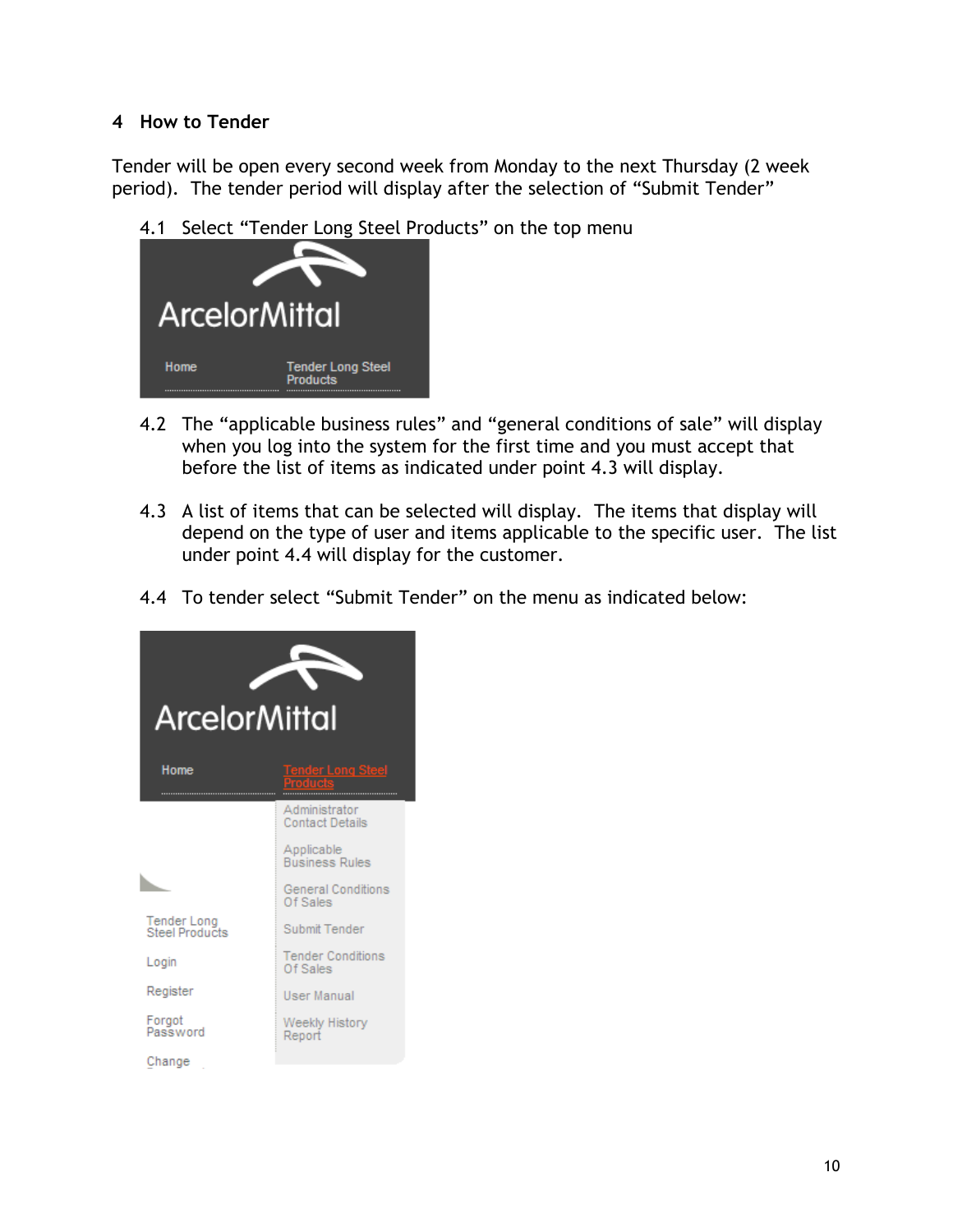- 4.5 After selection of "Submit Tender" the "tender conditions for sale" will display for customers that will tender for the first time.
- 4.6 The following screen will display: For Newcastle Accounts the Newcastle products will show and for Vereeniging Accounts Vereeniging products for tender will show:

|                                                                                                                                                                                                 | <b>ArcelorMittal South Africa</b><br><b>Customer Complaints</b><br>NL11409<br>$\checkmark$ |  |                                      |                                     |                            |                                    |       |      |            |                                                               |
|-------------------------------------------------------------------------------------------------------------------------------------------------------------------------------------------------|--------------------------------------------------------------------------------------------|--|--------------------------------------|-------------------------------------|----------------------------|------------------------------------|-------|------|------------|---------------------------------------------------------------|
|                                                                                                                                                                                                 |                                                                                            |  |                                      |                                     |                            |                                    |       |      |            |                                                               |
|                                                                                                                                                                                                 |                                                                                            |  | Newcastle Long Steel Products Tender |                                     |                            |                                    |       |      |            |                                                               |
| <b>Floor Price</b><br>Line<br>Length<br><b>Mass</b><br><b>SPE</b><br><b>GRD</b><br><b>Cast Number</b><br><b>Description</b><br>Quality<br><b>Size</b><br><b>Number</b><br>(R/Ton)<br>Kg<br>(mm) |                                                                                            |  |                                      |                                     |                            |                                    |       |      |            | <b>Tender Price</b><br><b>Excl Transport</b><br>& VAT (R/Ton) |
| 1                                                                                                                                                                                               | 231                                                                                        |  | 1003064084                           | SBQ Blackbar Lengths Kockstol       | 33 mm                      | PRE-STRESSED BAR                   | 5000  | 2255 | R 345.00   |                                                               |
| $\overline{2}$                                                                                                                                                                                  | 235                                                                                        |  | 1004550047                           | Reinforcing Nostra Lengths          | 32 mm                      | SANS 920/2005 450MPa(cert)<br>weld | 5000  | 1355 | R 22.00    |                                                               |
| 3                                                                                                                                                                                               | 235                                                                                        |  | 1006286068                           | DD Bar                              | 20 mm                      | Grade 500N                         | 5000  | 1518 | R 654.00   |                                                               |
|                                                                                                                                                                                                 | 230                                                                                        |  | 1002892026                           | Angles Equal Leg                    | 150 x 150 x 18 mm          | SANS 1431/2003 Gr 350WA            | 13000 | 4087 | R 66.00    |                                                               |
| 5                                                                                                                                                                                               | 230                                                                                        |  | 1005659031                           | IPE-sections Parallel Flange        | 180 x 91 mm x 18.8<br>ka/m | BS EN 10025/2004 S355JR            | 6000  | 1382 | R 890.00   |                                                               |
| 6                                                                                                                                                                                               | 230                                                                                        |  | 1005631036                           | <b>IPE-sections Parallel Flange</b> | 180 x 91 mm x 18.8<br>kg/m | BS EN 10025/2004 S355JR            | 6000  | 1366 | R 543.00   |                                                               |
|                                                                                                                                                                                                 | 230                                                                                        |  | 1005314058                           | Flats Square Edge                   | 130 x 12 mm                | BS 4360/1990 Gr 55C                | 6000  | 460  | R 33.00    |                                                               |
| 8                                                                                                                                                                                               | 231a                                                                                       |  | 1006063054                           | Wire Rod Coiled                     | 6.5 mm                     | SAE/AISI 1008                      | 0     | 1689 | R 234.00   |                                                               |
| $\overline{9}$                                                                                                                                                                                  | 235                                                                                        |  | 1006112069                           | Reinforcing Nostra Lengths          | 16 mm                      | SANS 920/2005 450MPa(cert)<br>weld | 6000  | 2052 | R 765.00   |                                                               |
| 10                                                                                                                                                                                              | 231a                                                                                       |  | 1006398023                           | Rope Wire Rod Coiled                | 6.5 mm                     | DIN 17140/1983 :Part 1: D73-<br>2  | 0     | 2088 | R 3,000.00 |                                                               |
|                                                                                                                                                                                                 | Submit Tender                                                                              |  | <b>View Tendered Items</b>           |                                     |                            |                                    |       |      |            |                                                               |

4.7 Please ensure that the correct account number is selected for tender. The Account number is available for selection on the top, right side of the web site.



- 4.8 To tender the tender price must be entered in the last column (Tender Price / Excl Transport)
- 4.9 After entering the tender price/s select submit tender.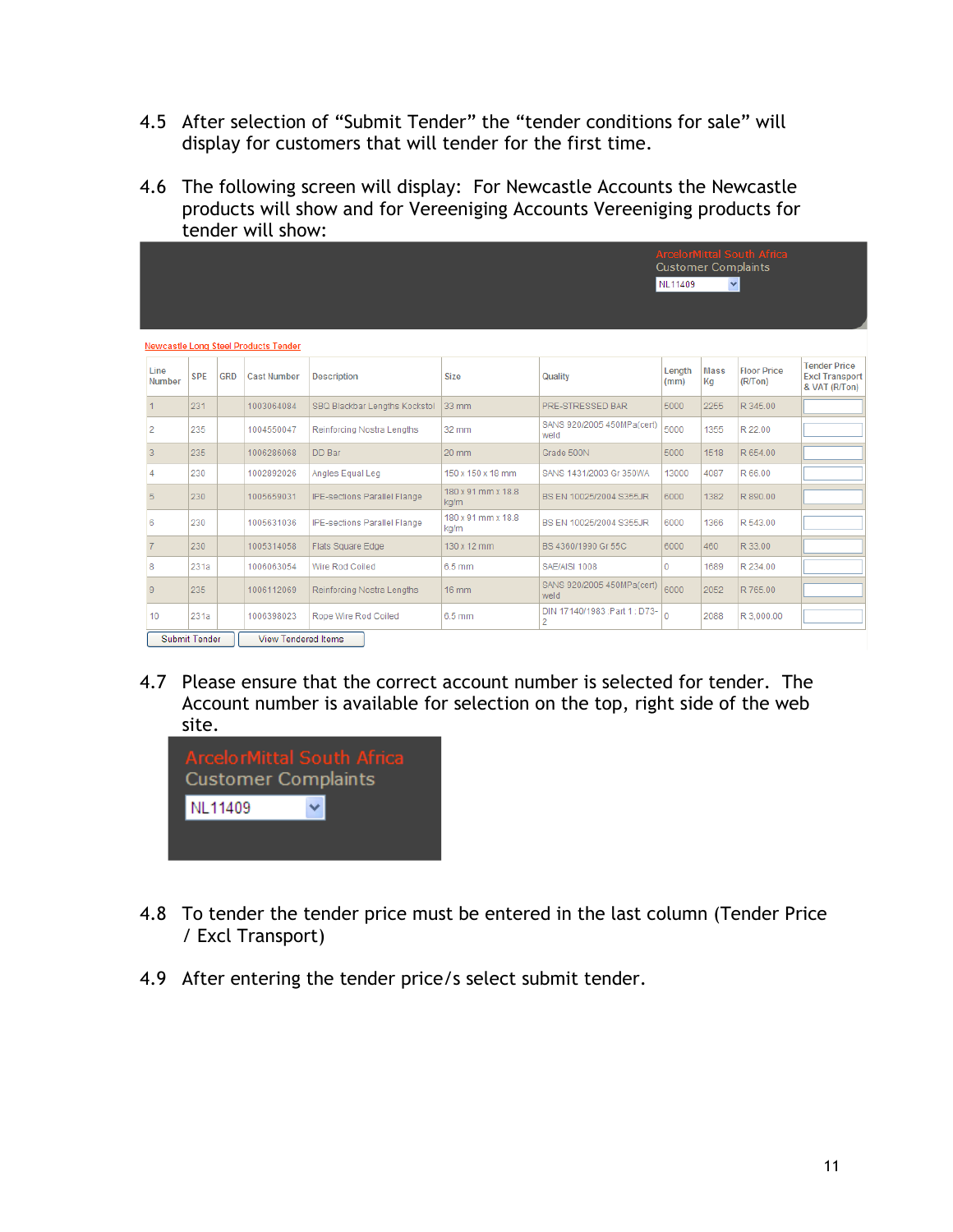### 4.10 The list of items you tendered for will then show:

Information: Tender submitted successfully. Note, if you don't receive an email by EOB (2010/12/17). It means you were not successful on this tender. **Newcastle Long Steel Products Tender** 

|                         | <b>Tendered Date</b>                       |  |  |  |                                | User Name   Account Number   Host Date   Cast Number   Tendered Price Excl Transport & VAT (R/Ton) |  |  |
|-------------------------|--------------------------------------------|--|--|--|--------------------------------|----------------------------------------------------------------------------------------------------|--|--|
|                         | □ 2010/12/09 12:04:22 PM CustomerZ NL11409 |  |  |  | 2010/12/06 1005631036 R 545.00 |                                                                                                    |  |  |
|                         | 2010/12/09 12:04:22 PM CustomerZ NL11409   |  |  |  | 2010/12/06 1004550047 R 25.00  |                                                                                                    |  |  |
|                         | □ 2010/12/09 12:04:22 PM CustomerZ NL11409 |  |  |  | 2010/12/06 1003064084 R 355.00 |                                                                                                    |  |  |
| Delete Tender<br>Tender |                                            |  |  |  |                                |                                                                                                    |  |  |

#### 4.11 You can delete a tender by selecting the applicable tender and then select "Delete Tender"

|                            | <b>Tendered Date</b>                         |  | User Name   Account Number   Host Date   Cast Number   Tendered Pri |  |                                |  |  |  |
|----------------------------|----------------------------------------------|--|---------------------------------------------------------------------|--|--------------------------------|--|--|--|
|                            | √ 2010/12/09 12:04:22 PM CustomerZ NL11409   |  |                                                                     |  | 2010/12/06 1005631036 R 545.00 |  |  |  |
|                            | □ 2010/12/09 12:04:22 PM CustomerZ   NL11409 |  |                                                                     |  | 2010/12/06 1004550047 R 25.00  |  |  |  |
|                            | □ 2010/12/09 12:04:22 PM CustomerZ NL11409   |  |                                                                     |  | 2010/12/06 1003064084 R 355.00 |  |  |  |
| Delete Tender<br>   Tender |                                              |  |                                                                     |  |                                |  |  |  |

Deletion of tenders must happen before the end of the tender period.

- 4.12 Take note that you're tender is submitted and the "Tender" button at the bottom is only for submission of a new tender on the current tender list.
- 4.13 Applicable business rules, General Conditions of sale and Tender conditions for sale are available and can be selected as part of the menu items described under point 4.3
- 4.14 An email will be sent to the successful tender on the Friday following the closing of the tender. This email will include information on how to proceed with the ordering of allocated material.
- 4.15 The customer's Service Manager / Account Manager within ArcerlorMittal South Africa will also receive an email informing him/her of successful tender.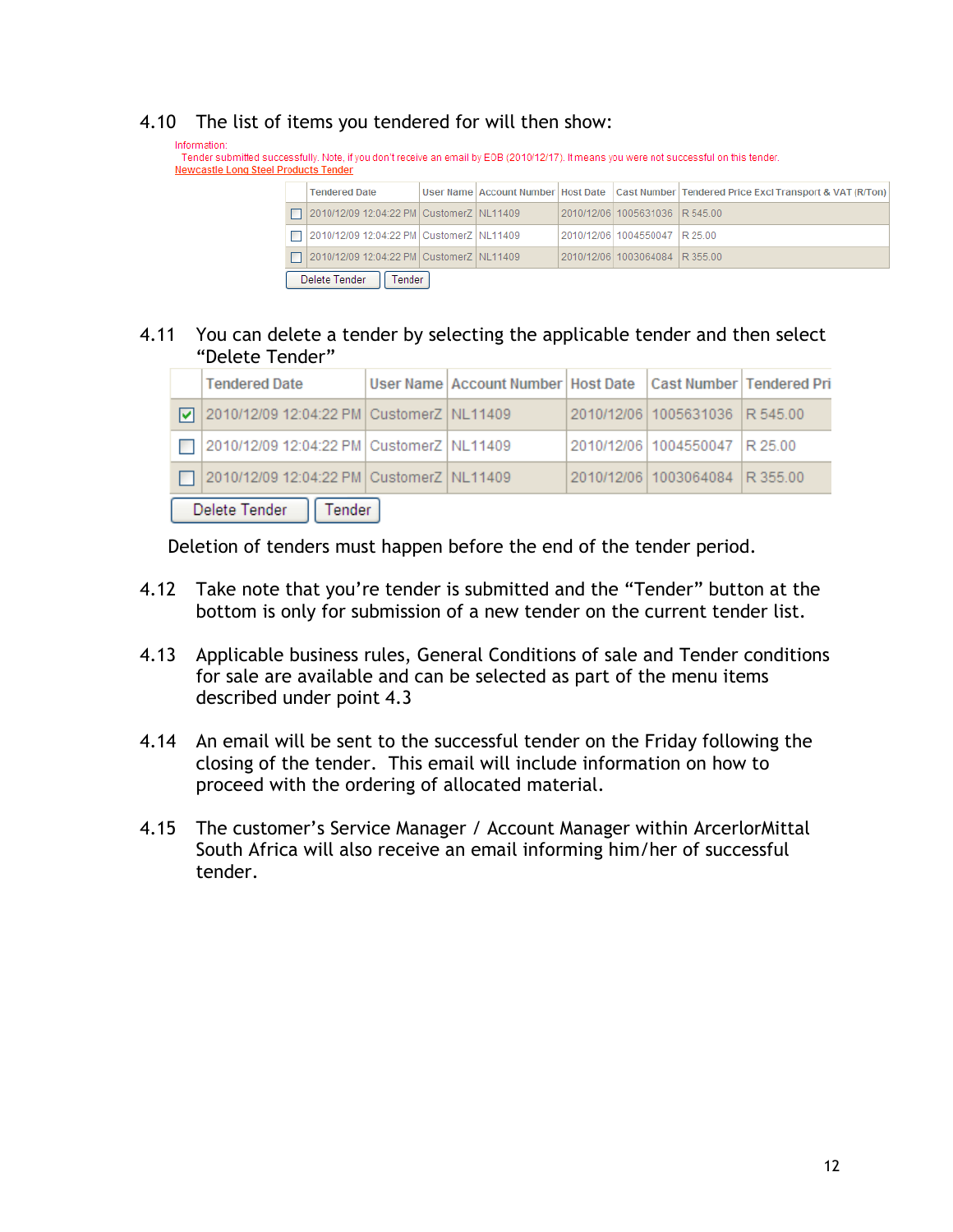## 5 Reports

- 5.1 Tracking of tenders can be done via the Weekly History Report. The report can exported to various formats and after export it can be printed.
- 5.2 Select Weekly History Report on the menu:



## 5.3 The following will display:

| Host Date:              |                                |             |  |  |  |  |
|-------------------------|--------------------------------|-------------|--|--|--|--|
| Site: All               |                                |             |  |  |  |  |
|                         | Report Type: Material Tendered |             |  |  |  |  |
| Account Number: VL70052 |                                |             |  |  |  |  |
|                         |                                | Open Report |  |  |  |  |

- 5.3.1 Select the "Host Date". (That is the date when specific tender period started.) I will usually be a Monday.
- 5.3.2 Enter the site or All
- 5.3.3 The Report type (Material tendered or Material allocated or All)
- 5.3.4 Applicable account number or all
- 5.4 Select "Open Report" and the report requested will open. (Please ensure that the pop-up blocker under tools on the internet explorer is off to be able to see the report.)